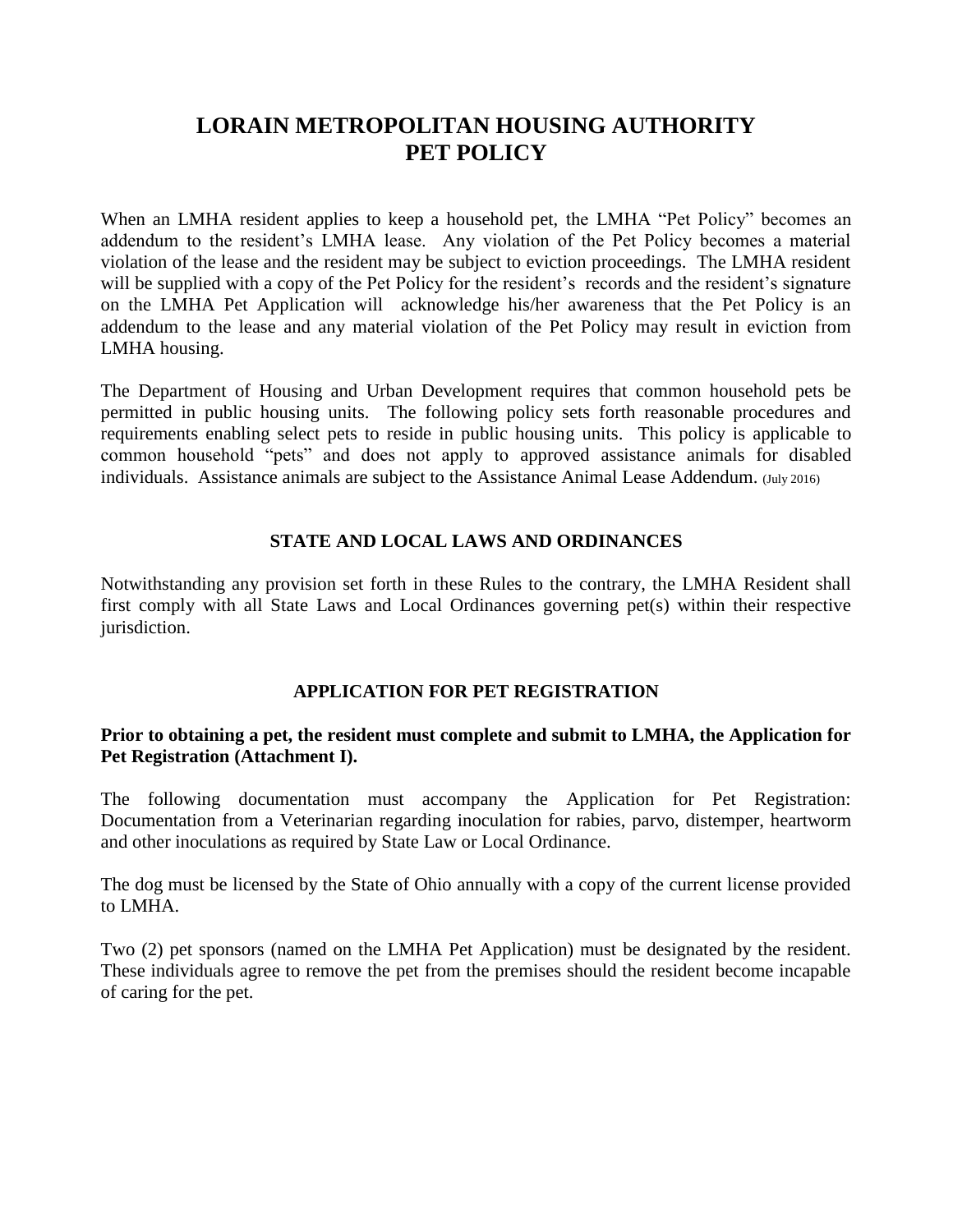## **PROHIBITED PET DEVELOPMENTS**

LMHA will prohibit dogs and cats, with the exception of assistance animals, at the following LMHA owned properties (limited size aquariums, birds and caged rodents are permitted):

## **Leavitt Homes Westview Terrace Wilkes Villa Southside Gardens**

A resident residing in any of the above listed Developments who is found to have an unauthorized pet(s) will be considered in violation of their LMHA lease agreement and subject to lease termination if, after notification by LMHA, the pet is not removed within forty-eight (48) hours.

## **DEPOSITS/FEES**

A pet deposit of three hundred (**\$300.00) in elderly/disabled** buildings and a pet deposit of four hundred dollars **(\$400.00) in family units** is required. Payment of this pet deposit may be handled in one (1) of the following options:

1. Payment in full

2. Fifty dollars (\$50.00) initial amount and twenty-five dollars (\$25.00) a month thereafter until payment is made in full

A default on the pet deposit shall be considered a material violation of the pet policy which is an addendum to the lease; therefore, an eviction action could result from failure to adhere to the pet deposit payment agreement.

Assistance animals are not subject to the required Pet Deposit or Annual Fee.

In addition to the pet deposit, an annual fee will be imposed by LMHA. The annual fee is nonrefundable. The annual fee will be billed on the tenant's annual recertification month. The nonrefundable annual fee will not be pro-rated in the event the tenant vacates prior to the annual recertification date.

| Type of Pet | Annual Fee |
|-------------|------------|
| Dog         | \$50.00    |

Upon move-out, the unit will be inspected for pet caused damage. The pet deposit will be returned minus any charges for damage caused by the pet. If the pet no longer resides in the unit but the resident remains in the unit, the unit will be inspected for damage and the pet deposit returned minus any charges for damage caused by the pet. If the amount of damages caused by the pet exceeds the deposit, the resident is liable for the remainder.

After initial approval of the pet, the resident must provide updated pet shot records and verify current information on the pet sponsors at Annual Review.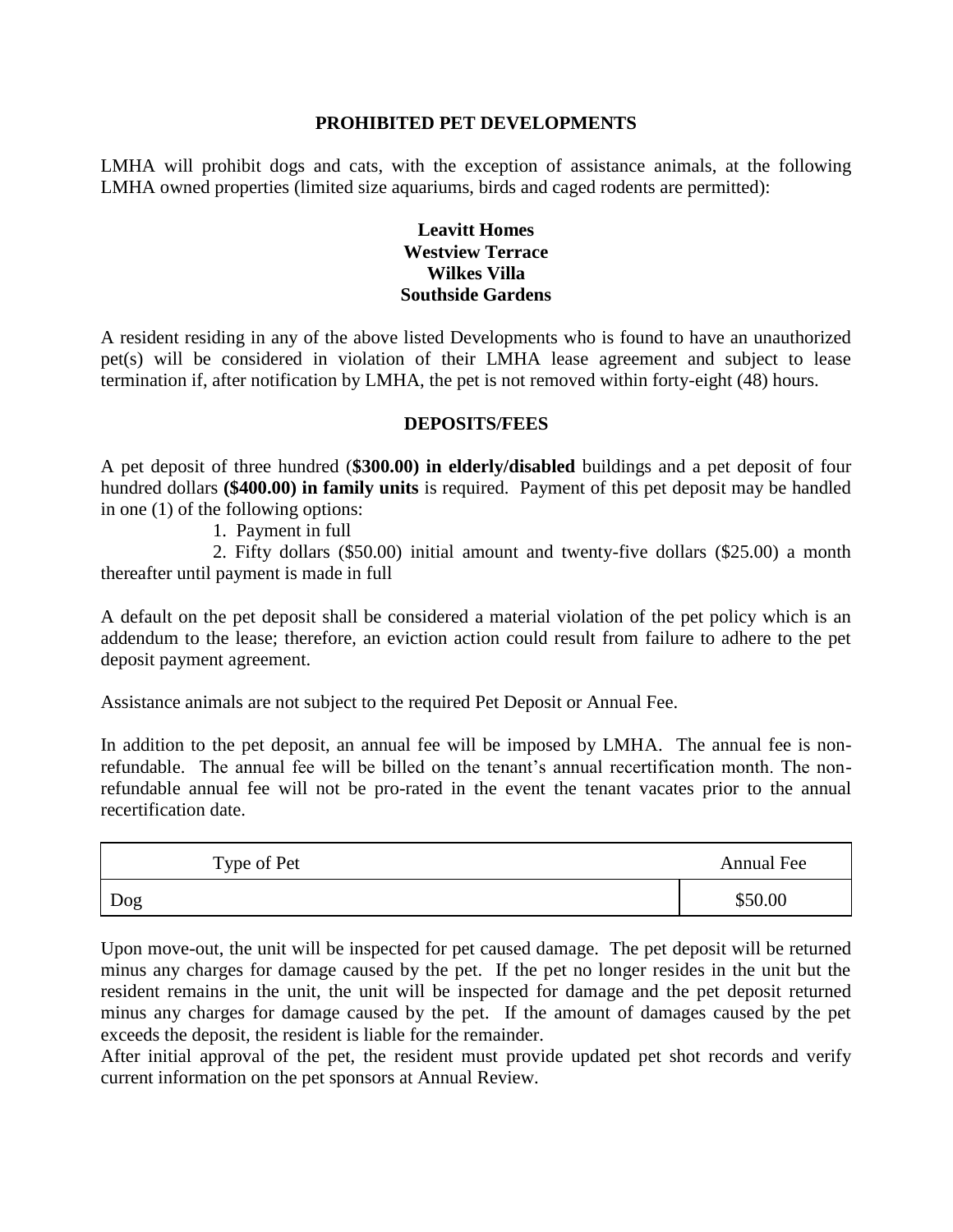All pet agreements signed by residents prior to the adoption/approval of this policy are not subject to the annual fee requirements.

## **DEFINITIONS**

**For the purpose of the LMHA Pet Policy, "common household pet"** is defined as a domesticated animal traditionally kept in the home for pleasure. "Pet" is limited to cats, dogs, birds (parakeets, canaries, parrots, & cockatiels), caged rodents (hamsters, gerbils, & guinea pigs), turtles and fish.

**Ferrets, iguanas, snakes, komodo dragons and other lizards, exotic birds, rabbits, rats, mice, farm animals, or wild animals are not permitted. ONE** pet is permitted per household, with the exception of birds, hamsters, gerbils and guinea pigs where no more than **two** of the aforementioned pets are permitted. An aquarium will not be counted as one "pet."

**"Service or Assistance Animal"** is defined as an animal trained to provide assistive services to an individual with a disability. If the animal does not have specific disability-related training but is necessary in coping with a disability, then the animal is a "companion animal" and not a "service animal". LMHA will require verification that the applicant/resident is a qualified individual with a disability (24 CFR 8.3) and that the animal is necessary in assisting or coping with the disability.

## **PROHIBITED BREEDS/DANGEROUS ANIMALS**

**DANGEROUS ANIMALS:** No animal that has been determined to be or may be defined as a "Dangerous Animal" or "Vicious Animal" pursuant to Section 955.11 of the Ohio Revised Code shall be permitted on LMHA premises. Any animal that engages in any activity described in Section 955.11 of the Ohio Revised Code shall be removed from LMHA premises.

# **PET RULES**

## **A. Pet Size Limitation**

An adult dog at maturity may weigh no more than twenty (20) pounds and the height at the shoulder shall be no more than fifteen (15) inches. An adult cat may weigh no more than twenty 20) pounds. (July 2016)

Aquariums shall not exceed a twenty (20) gallon capacity and are limited to one (1) per unit.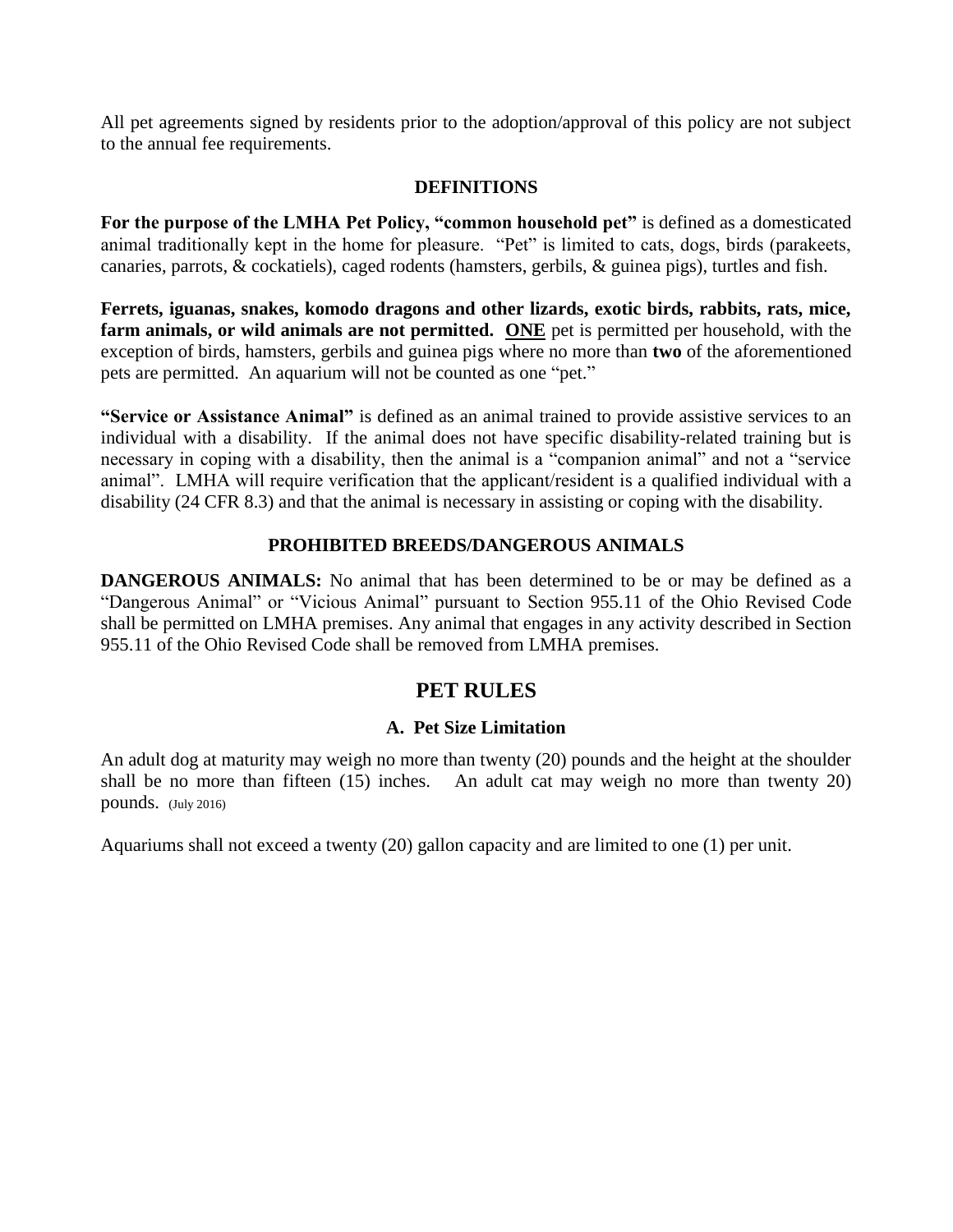#### **B. Sanitation**

Dogs are required to be "house-broken".

Cats must be litter-box trained. Litter boxes must be maintained to the extent that odors are not emitting from the unit. Cardboard boxes are not permitted to be used as litter boxes. Kitty litter shall be bagged, secured properly, and disposed of into trash receptacles. The resident shall not permit refuse from litter boxes to accumulate, become odorous, unsightly, or unsanitary.

Dogs must be able to relieve themselves outside the leased unit. Management may designate a space or spaces to be used exclusively for the purpose of exercising pets. Pet owners shall be responsible for the immediate clean up of pet feces (dog or cat) after the exercise of their pet. Failure to clean up pet feces is determined to be a material violation of the pet policy, which is an addendum to the lease; therefore an eviction action may be initiated against a pet owner failing to clean up after their pet. Pet owners are responsible to ensure the unit is flea free. If LMHA determines fleas are present as a result of their pet, the resident shall bear the expense to have the unit sprayed for fleas by an accredited exterminator.

#### **C. Noise**

Disruptive animal noises shall not be tolerated. A pet shall not be permitted to disturb, interfere, or diminish the rights, comforts or peaceful enjoyment of other residents. This applies whether the animal is inside or outside of your dwelling unit. The term "disturb, interfere or diminish" shall include but is not limited to, excessive or repetitive barking, howling, growling, meowing, crying, chirping; and/or biting, snapping, scratching, and other like activities. Management will encourage any resident being disturbed by pets to contact the local police department to file a complaint in addition to submitting a written complaint to LMHA Management. Should the noise complaints continue, Management will request the pet be removed from the leased unit. Failure to remove the pet within 48 hours of LMHA notification may result in a termination of lease for failure to adhere to the LMHA Pet Policy.

#### **D. Unattended Pets**

A pet may not be left unattended for more than twelve (12) consecutive hours. If it is reported to LMHA staff that a pet has been left unattended for more than a twelve (12) hour period, LMHA may request the proper Authorities remove the animal. Any expense incurred for removal of the pet shall be the responsibility of the resident.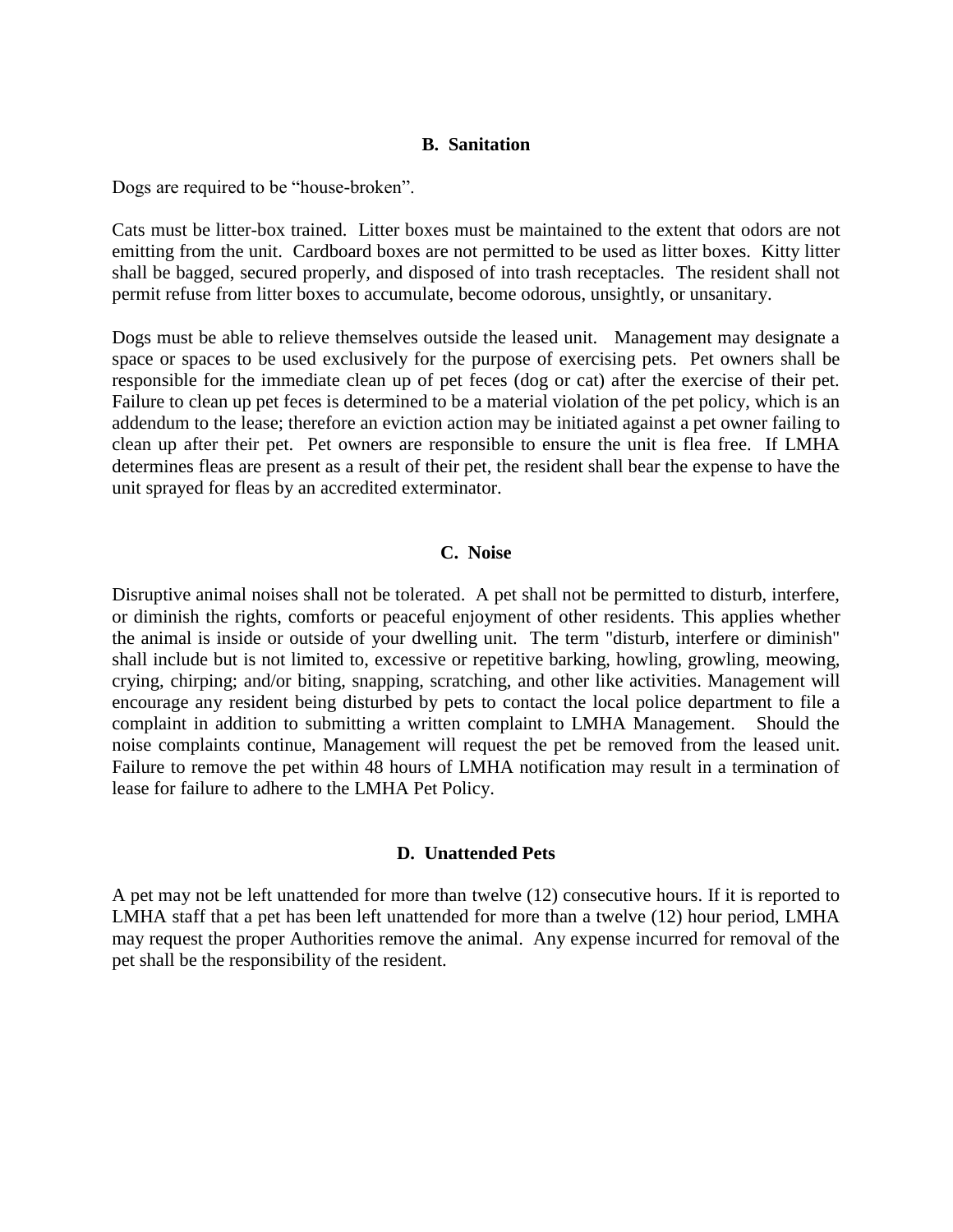#### **E. Use of Pets**

Pets are for companionship. The breeding of pets is prohibited; no offspring are allowed. Pets may not be trained as fighting animals. As soon as age permits, pets must be spayed or neutered. Documentation must be provided to LMHA indicating the procedure has taken place.

Birds must be confined to a cage at all times.

#### **F. Identification**

All dogs must wear collars with identifying tags (license & rabies). All pets will be photographed with the photo being placed in the resident's folder.

### **G. Pets in LMHA Common Areas**

Common areas are areas outside of the resident's individual leased premises. Pets in high rise buildings must be carried or on a leash while in common areas, i.e. elevators, hallways, etc. Dogs that are on a leash in common areas must be muzzled. Dogs in family units (other than scattered site units with fenced in yards) must be leashed and muzzled at all times while outside the leased unit. Pets are not permitted to loiter in common areas. Animals shall not be tied to any fixed object outside the dwelling unit, including patio area, walkway, stairway, stairwell, parking lot, or common area. No enclosure for the pet shall be erected or placed on any portion of the dwelling unit or on LMHA property (no dog houses or animal pens allowed, for example). Pets must be on a leash, muzzled and accompanied by a resident at all times. Children ten (10) years of age or older may exercise the pet.

#### **H. Pet Removal**

Management reserves the right to require immediate removal of an animal deemed by the Authorities to be a vicious and/or a nuisance animal. Management will also contact the necessary Authorities and request removal of a pet when it is observed the pet is not receiving proper care and/or feeding. Additionally, LMHA will request the removal of a pet when it is determined the pet is causing damage to the leased unit.

#### **I. Pet Disposal**

In the event of the death of the pet, the resident shall properly dispose of the pet. Under no circumstances, shall a pet be buried on LMHA property or disposed of on the premises or in trash containers or dumpsters.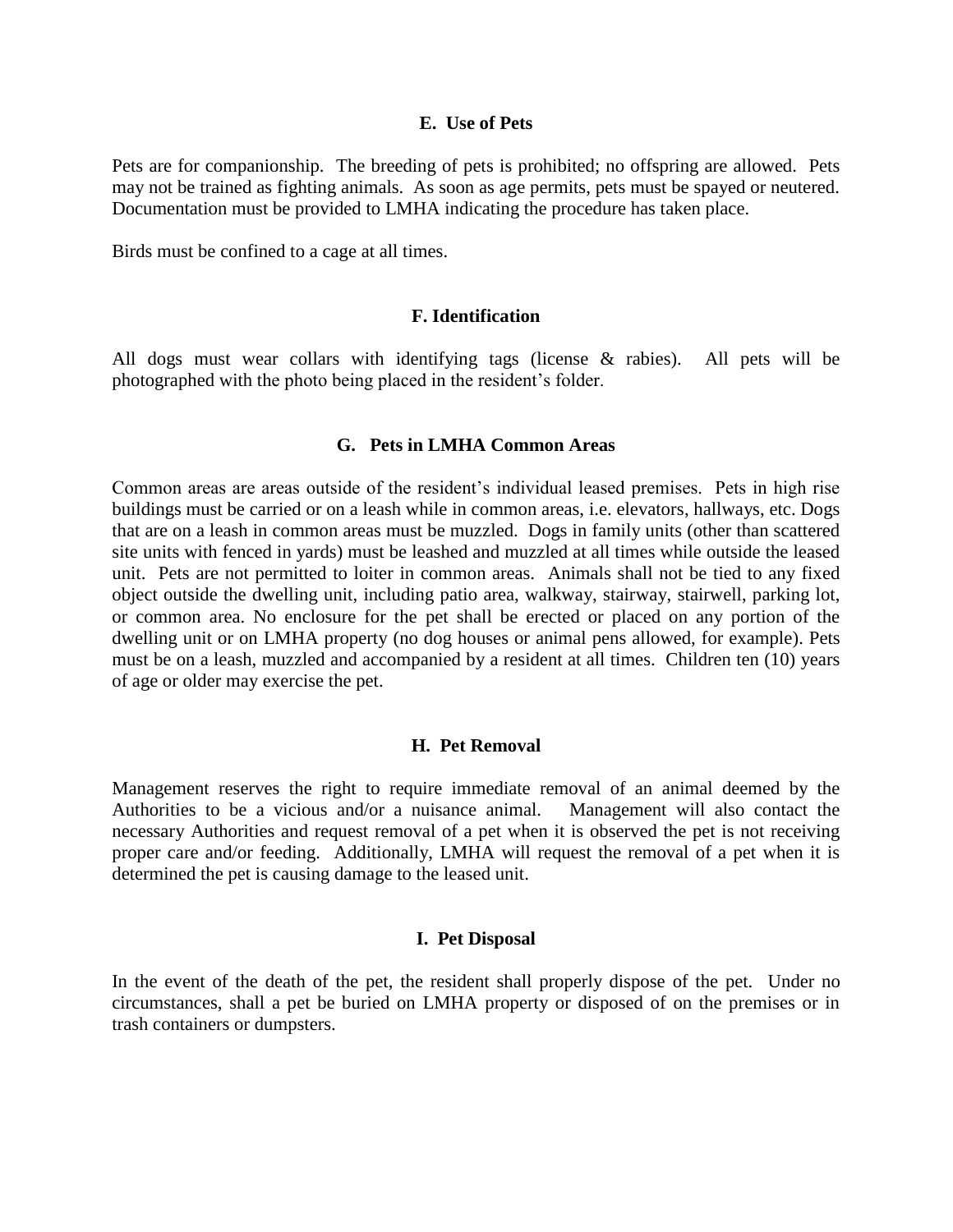#### **J. Visiting Animals**

The pet policy pertains to LMHA resident's pets. Visiting animals are not permitted. "Pet Sitting" on LMHA property is prohibited.

#### **K. Stray Animals**

LMHA prohibits tenants from admitting into the leased unit or onto the development property, harboring, feeding/ watering, or providing comfort to any stray, feral, or abandoned cat or other wild animal/animals within, on, or in the immediate vicinity of the leased unit or development, or otherwise do anything to encourage or entice any such animal to enter or remain on the development/premises. Bird feeders are permitted. (July 2014)

#### **L. LIABILITY**

Residents owning pets shall be liable for the entire amount of all damages caused by their pet which shall include but shall not be limited to, the cost of cleaning, defleaing, deodorization, repair and replacements of floor coverings, doors, walls, windows, screens, appliances and any other part of the dwelling unit, landscaping, or other improvements on LMHA property. Pet owners may also be liable for injuries occurring to another individual or pet as a result of their pet's aggressive behavior.

#### **M. ENTRY OF UNIT BY LMHA PERSONNEL**

LMHA Personnel will not enter a unit inhabited by a pet without a member of the household being present to restrain the pet, unless LMHA determines a pet has been left unattended or neglected and must be removed immediately. (July 2014) If a unit is to be inspected or a repair is required and the resident is unable to be home, the pet must be restrained in a cage in order for LMHA personnel to perform the necessary work. Dogs shall not be kept in a locked room within the unit. LMHA shall not be responsible if any animal escapes from its residence due to its maintenance, inspections or other activities. Each LMHA leased unit housing a pet, will be issued a sticker which must be placed on the door or window of the unit, indicating a pet is present in the unit.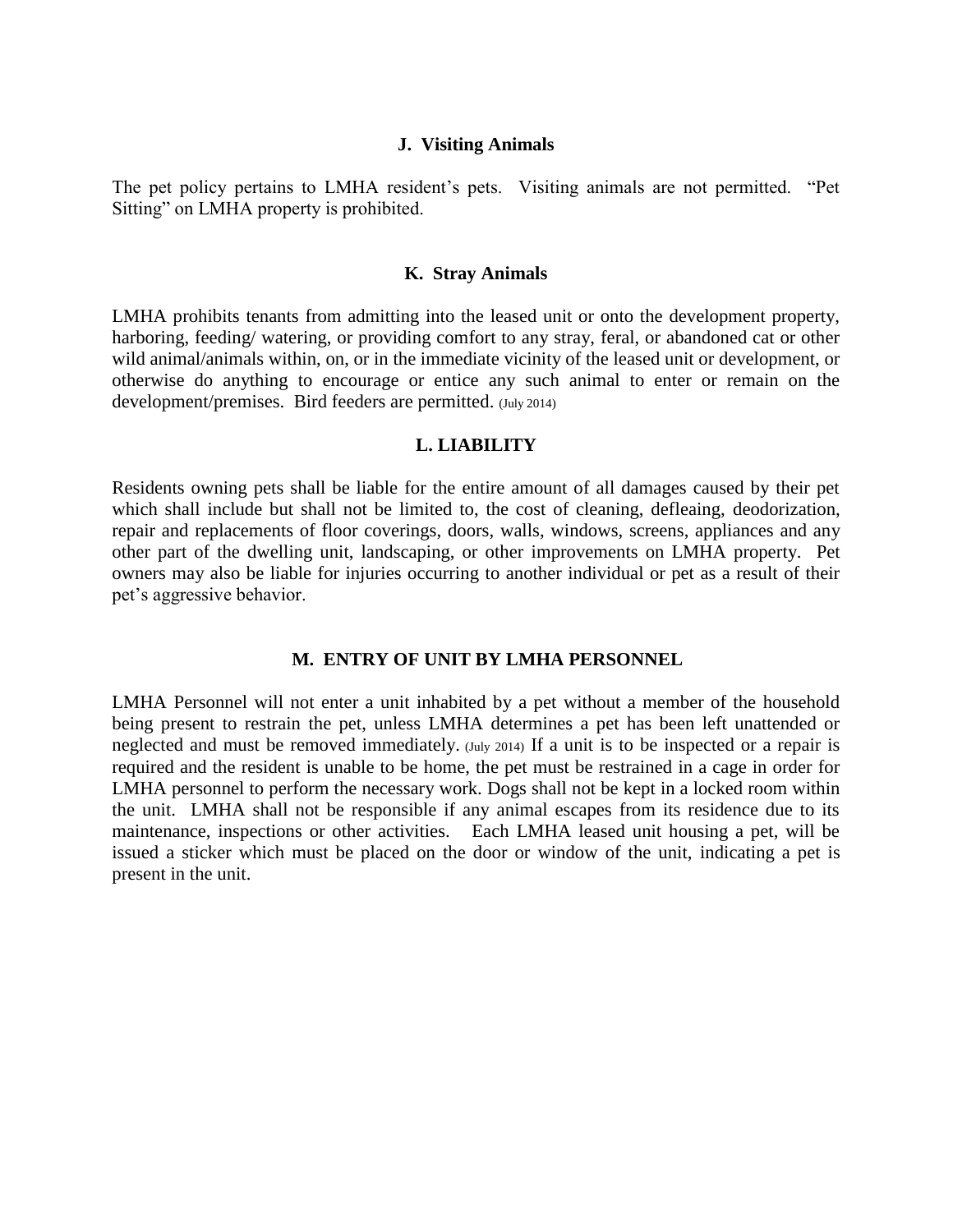# **Attachment I**

# **LMHA PET APPLICATION**

| Resident Name:                                                                                                                                                                                                                                                                                                                                                                                                                                                                             |  |
|--------------------------------------------------------------------------------------------------------------------------------------------------------------------------------------------------------------------------------------------------------------------------------------------------------------------------------------------------------------------------------------------------------------------------------------------------------------------------------------------|--|
| <b>Resident Address:</b><br><u> 1989 - Johann Stoff, amerikansk politiker (d. 1989)</u>                                                                                                                                                                                                                                                                                                                                                                                                    |  |
| Resident's Phone Number:                                                                                                                                                                                                                                                                                                                                                                                                                                                                   |  |
| Type of Pet:                                                                                                                                                                                                                                                                                                                                                                                                                                                                               |  |
| Name of Pet:                                                                                                                                                                                                                                                                                                                                                                                                                                                                               |  |
| Has your pet been spayed or neutered? ______Yes ______No If no, please explain                                                                                                                                                                                                                                                                                                                                                                                                             |  |
| Please list two (2) pet sponsors who will immediately take responsibility for your pet in case of<br>emergency:                                                                                                                                                                                                                                                                                                                                                                            |  |
| (1)                                                                                                                                                                                                                                                                                                                                                                                                                                                                                        |  |
|                                                                                                                                                                                                                                                                                                                                                                                                                                                                                            |  |
| (2)<br>Name:                                                                                                                                                                                                                                                                                                                                                                                                                                                                               |  |
|                                                                                                                                                                                                                                                                                                                                                                                                                                                                                            |  |
|                                                                                                                                                                                                                                                                                                                                                                                                                                                                                            |  |
|                                                                                                                                                                                                                                                                                                                                                                                                                                                                                            |  |
| My signature below serves as certification that all information I have provided to LMHA is<br>correct to the best of my knowledge. I have read the LMHA Pet Policy; I hereby agree to abide<br>by the Pet Policy; and I agree to accept full responsibility for the entire amount of damage or<br>injury to persons which may occur as a result of my pet. I further understand the LMHA Pet<br>Policy becomes an addendum to my current lease with LMHA and any material violation of the |  |

**Pet Policy can result in LMHA initiating an eviction action against my household.** 

\_\_\_\_\_\_\_\_\_\_\_\_\_\_\_\_\_\_\_\_\_\_\_\_\_\_\_\_\_\_\_\_\_\_\_\_\_\_\_\_\_\_\_\_\_\_\_

**Resident Signature Date**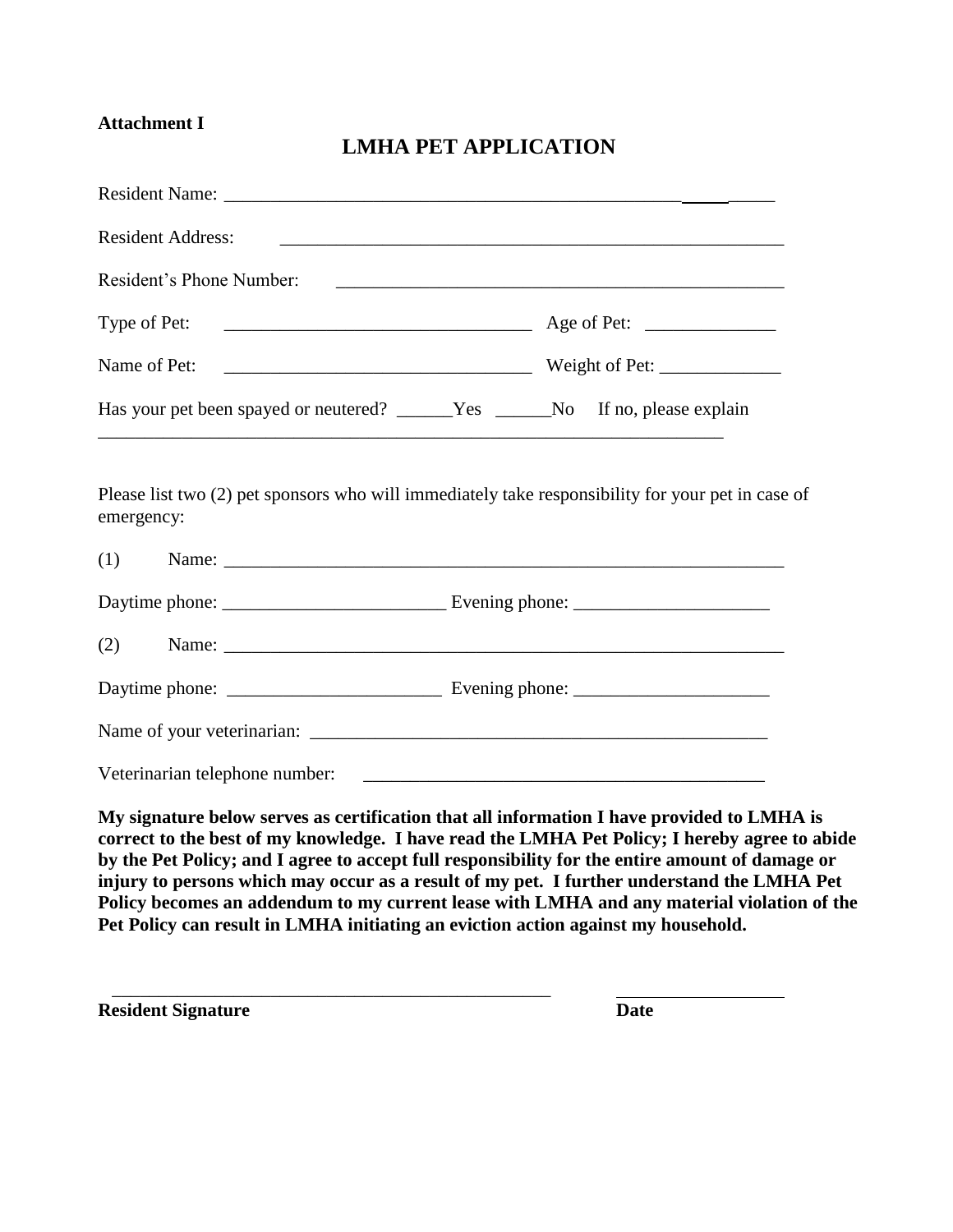# **LORAIN METROPOLITAN HOUSING AUTHORITY 1600 KANSAS AVENUE LORAIN, OHIO 44052**

#### **ADDENDUM TO PUBLIC HOUSING DWELLING LEASE ASSISTANCE ANIMAL ADDENDUM Revised July 2017**

 $Resident(s)$  Name: Address: \_\_\_\_\_\_\_\_\_\_\_\_\_\_\_\_\_\_\_\_\_\_\_\_\_\_\_\_\_\_\_\_\_\_\_\_\_\_\_\_\_\_\_ \_\_\_\_\_\_\_\_\_\_\_\_\_\_\_\_\_\_\_\_\_\_\_\_\_\_\_\_\_\_\_\_\_\_\_\_\_\_\_\_\_\_\_

**CONDITIONAL AUTHORIZATION FOR ASSISTANCE ANIMAL.** You are hereby authorized to keep the above described assistance animal at your dwelling unit. This authorization is conditioned upon your compliance with all of the terms contained herein. This conditional Authorization may be terminated by LMHA for any violation of the conditions set forth in this Authorization or for a violation of any other LMHA rule or regulation pertaining to the keeping of animals on LMHA premises. This authorization may also be terminated if service or companionship is no longer deemed necessary by your doctor or other medical professional, a peer support group, a non-medical service agency, or a reliable third party who is in a position to know about the individual's disability may also provide verification of a disability.

**DESCRIPTION OF ASSISTANCE ANIMAL**. Only the following described assistance animal is authorized to be kept in your dwelling unit. You may not replace and/or substitute another animal without proper verification and written permission from LMHA.

| How long have you owned this animal?                                                                                         |  |  |                                                                                                                       |  |
|------------------------------------------------------------------------------------------------------------------------------|--|--|-----------------------------------------------------------------------------------------------------------------------|--|
|                                                                                                                              |  |  |                                                                                                                       |  |
|                                                                                                                              |  |  |                                                                                                                       |  |
| Name, address and telephone number of veterinarian:                                                                          |  |  |                                                                                                                       |  |
|                                                                                                                              |  |  |                                                                                                                       |  |
| ,我们也不能在这里的时候,我们也不能在这里的时候,我们也不能会在这里的时候,我们也不能会在这里的时候,我们也不能会在这里的时候,我们也不能会在这里的时候,我们也不                                            |  |  |                                                                                                                       |  |
|                                                                                                                              |  |  |                                                                                                                       |  |
| Contact information for the person who will take immediate responsibility of your assistance animal<br>in case of emergency: |  |  |                                                                                                                       |  |
| Name:                                                                                                                        |  |  | <u> 1989 - Johann Barn, mars and deur der Stadt andere de Stadt andere de Stadt andere de Stadt andere de Stadt a</u> |  |
|                                                                                                                              |  |  |                                                                                                                       |  |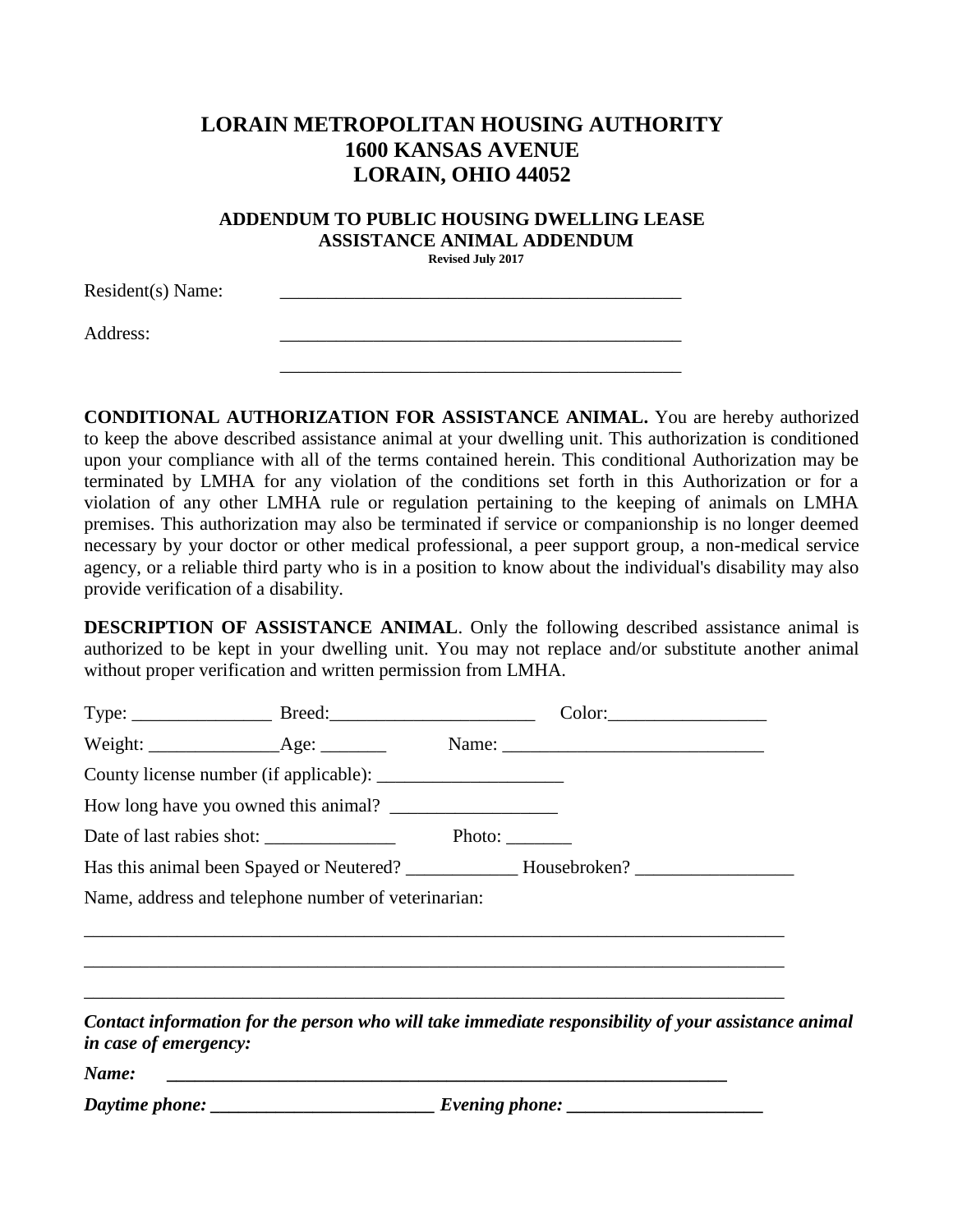- **1**. **YOU ARE RESPONSIBLE** for your assistance animal. You are responsible for any damage to LMHA property or to the property of another caused by your assistance animal. If your assistance animal causes bodily injury to any person on LMHA premises, your assistance animal must be immediately removed from LMHA premises.
- **2. DANGEROUS ANIMALS:** No animal that has been determined to be or may be defined as "dangerous," "nuisance," or "vicious" as defined in Section 955.11 of the Ohio Revised Code<sup>1</sup> shall be permitted on LMHA premises. Any animal that engages in any activity described in Section 955.11 of the Ohio Revised Code shall be removed from LMHA premises.
- **3. RULES**. You are responsible for the actions of the assistance animal at all times. You agree to abide by the following rules:
	- a. You agree that an assistance animal will not disturb, interfere or diminish the rights, comforts and peaceful enjoyment of neighbors or other residents. This applies whether the animal is inside or outside of your dwelling unit. The term "disturb, interfere or diminish" shall include but is not limited to, excessive or repetitive barking, howling, growling, meowing, crying, chirping; and/or biting, snapping, scratching, and other like activities.
	- b. You agree that at all times you shall be in compliance with all laws, ordinances or regulations as they relate to the assistance animal.
	- c. Assistance dogs and cats must be housebroken. Only one assistance animal per disabled household member may be kept at the dwelling unit, except in cases where the person with a disability requires separate assistance animals for separate functions. No offspring are allowed. You must provide litter boxes for cats. You shall not permit refuse from litter boxes to accumulate or to become unsightly, unsanitary or odoriferous. Birds must be confined to a cage at all times.
	- d. Animals shall not be tied to any fixed object outside the dwelling unit, including patio area, *tree,* walkway, stairway, stairwell, parking lot, or common area. No enclosure for the assistance animal shall be erected or placed on any portion of the dwelling unit or on LMHA property (no dog houses or animal pens allowed, for example).
	- e. Dogs shall not be permitted to run at large and shall be under your control at all times while outside the dwelling unit.

 $\overline{a}$ 

<sup>&</sup>lt;sup>1</sup> "Dangerous" means a dog that, without provocation, has caused injury, other than killing or serious injury, to any person, killed another dog, or been the subject of a third or subsequent violation of division (C) of section [955.22](http://codes.ohio.gov/orc/955.22) of the Ohio Revised Code.

<sup>&</sup>quot;Without provocation" means that a dog was not teased, tormented, or abused by a person, or that the dog was not coming to the aid or the defense of a person who was not engaged in illegal or criminal activity and who was not using the dog as a means of carrying out such activity.

<sup>&</sup>quot;Nuisance dog" means a dog that, without provocation and while off the premises of its owner, has chased or approached a person in either a menacing fashion or an apparent attitude of attack or has attempted to bite or otherwise endanger any person.

<sup>&</sup>quot;Menacing fashion" means that a dog would cause any person being chased or approached to reasonably believe that the dog will cause physical injury to that person.

<sup>&</sup>quot;Vicious dog" means a dog that, without provocation, has killed or caused serious injury to any person.